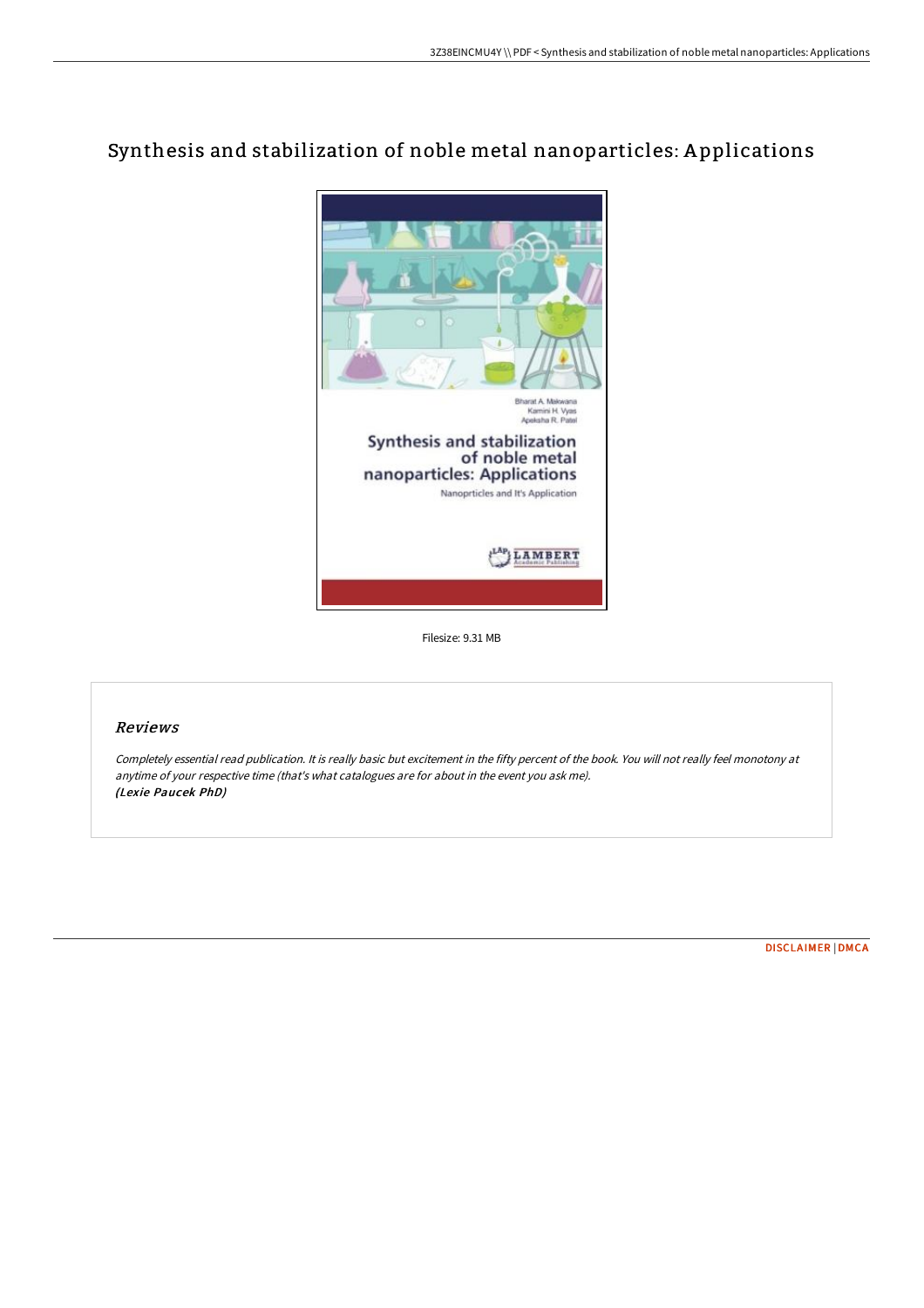#### SYNTHESIS AND STABILIZATION OF NOBLE METAL NANOPARTICLES: APPLICATIONS



Condition: New. Publisher/Verlag: LAP Lambert Academic Publishing | Nanoprticles and It's Application | In recent years, development of efficient green nano technology is generating interest of researchers toward ecofriendly bio-synthesis of nano particles. In the present study, we report the bio synthesis of aqueous stable gold, silver, palladium, and other nanoparticles by using Green Tea and Coffee leaf extract as both reducing and capping agents. The Green Tea and Coffee leaf extract reduced gold, silver, palladium and form nanoparticles. Nanoparticles were characterized by UV/Vis, particle size analyzer (PSA) and transmission electron microscopy (TEM). Additionally, AuNps, AgNps, PdNps etc. have been investigated for Poly phenols and Caffeine in "GREEN SYNTHESIS OF TEA AND COFFEE EXTRACT". We discuss here a quick, simple, economic, and ecofriendly method through a completely green route for the selective detection. The method has been successfully applied for determination of Poly phenols and Caffeine in Tea and Coffee leaf extracts. Thus, this method can be used for rapid and eco-friendly bio synthesis of stable AgNps, AuNps, and PdNps.Further more this Nanoparticles have applied in biological system like, gold Nanoparticles for selective sensing of amino acid(Tryptophan) and | Format: Paperback | Language/Sprache: english | 60 pp.

E Read Synthesis and stabilization of noble metal [nanoparticles:](http://digilib.live/synthesis-and-stabilization-of-noble-metal-nanop.html) Applications Online  $\blacksquare$ Download PDF Synthesis and stabilization of noble metal [nanoparticles:](http://digilib.live/synthesis-and-stabilization-of-noble-metal-nanop.html) Applications